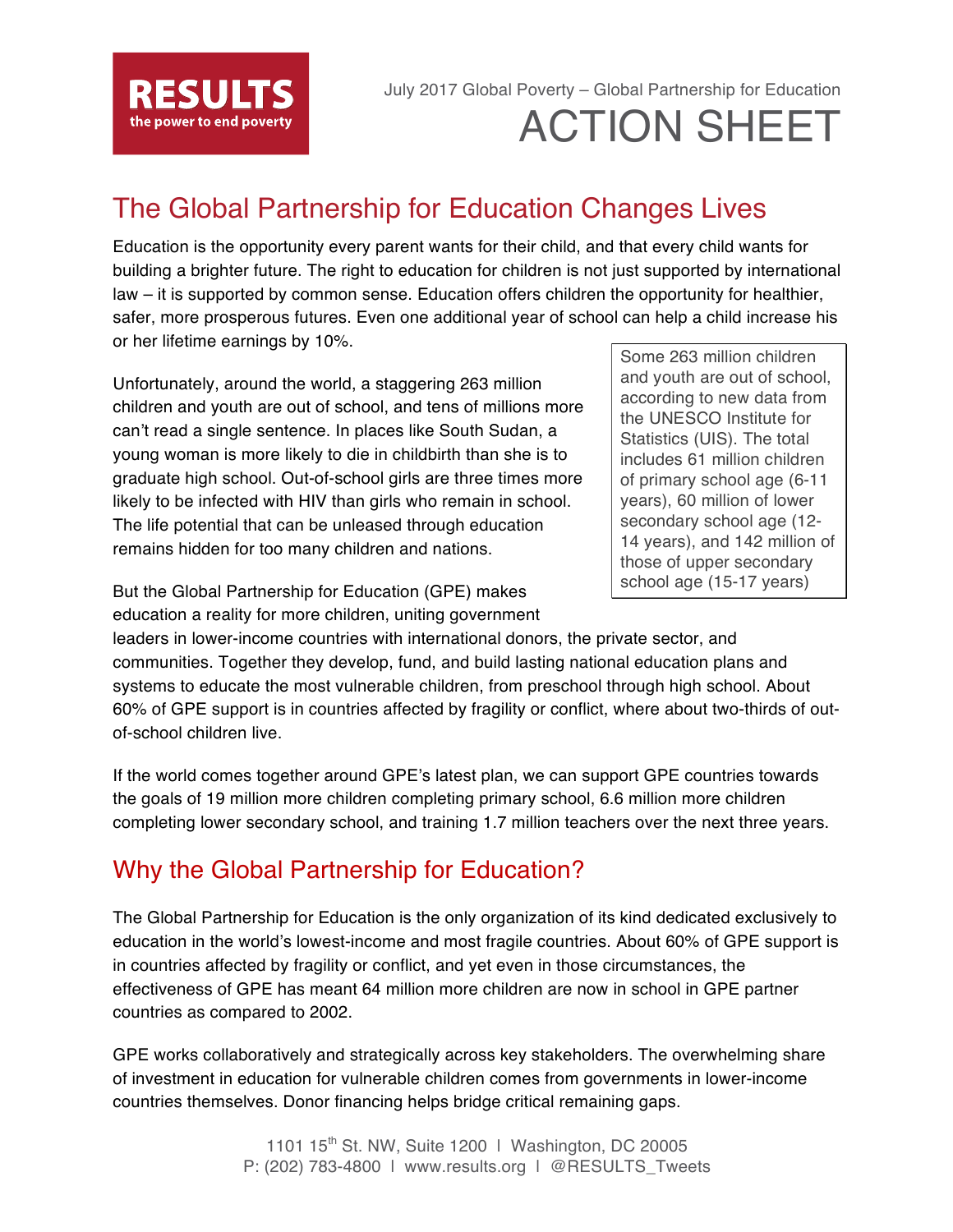## U.S. Leadership is Vital

Since 2011, the U.S. government has made increasing annual investments in GPE, helping drive its success. But education funding could be on the chopping block. Earlier this spring, the White House released a shortsighted budget proposal that would cut U.S. support for the fight against global poverty. This includes education, which is targeted for especially steep cuts. This proposal has been widely condemned by advocates, military leaders, the faith community, and members of Congress from both parties. The opportunity this year with GPE calls for leadership from our elected officials, not retreat.

## Use EPIC and a Personal Story to Write to Letters to Your Representative and Senators on GPE

**Engage:** Education is very important to me because… (insert reasons or a personal story).

**Problem:** So, it's hard to believe that 263 million children and youth around the world who should be in the classroom, are not.

**Inform:** Since 2011, the U.S. government has invested in the Global Partnership for Education (GPE), helping tens of millions of children access a quality education. Now GPE is launching an ambitious new plan to

#### **GPE Support in Côte d'Ivoire:**

*"My parents never went to school. I am the first girl in my family to go to school. My favorite subjects are mathematics, science and geography. I would like to be a teacher." Juliana, age 11*

After a decade of civil war, GPE supported Côte d'Ivoire to develop a new education sector plan. A US\$41.4 million GPE grant helped to train teachers and build more schools in remote areas; including providing separate toilets for girls and boys. GPE's support, together with help from the local community, means Juliana has a school closer to her home, making her walk to school safer, and giving her more time to spend on homework and helping her parents in the cocoa plantation. In September 2015, a new law made school compulsory for all girls and boys; in the same year, the government increased the education budget by 25 percent.

accelerate progress on global education and put an additional 25 million kids through school.

**Call to Action:** GPE is asking its partner countries to allocate 20% of national budgets to education annually, and it is asking for a collective \$3.1 billion from donor governments, like the U.S., over 2018-2020. The U.S. must continue to support GPE so that all children are given the opportunity to unlock their potential through education. This is good for children, communities, nations, and the world. Will the Senator/Representative please sign on to the Global Education Resolution?

*Data source: The Global Partnership for Education – www.globalpartnership.org*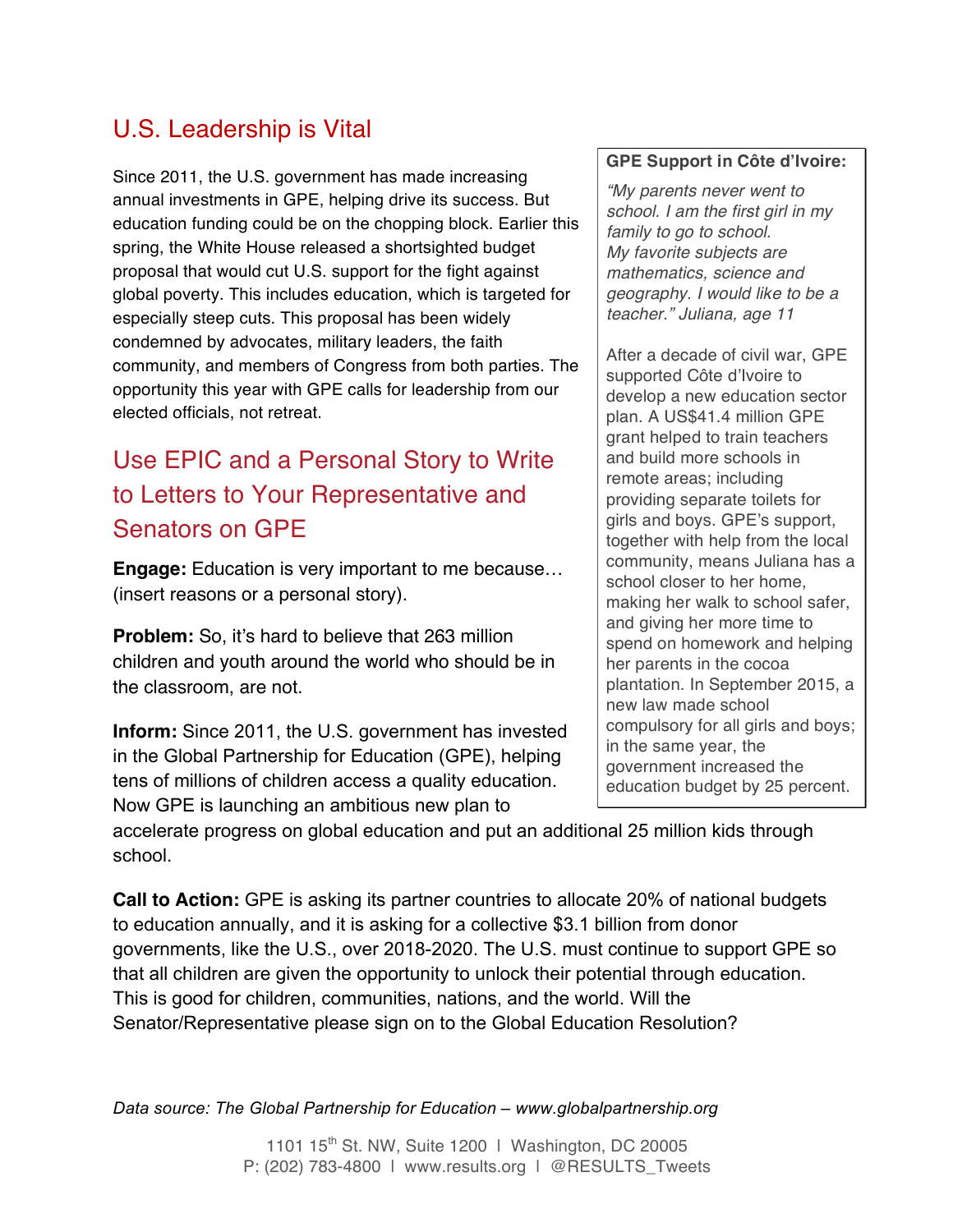### Leading with Action: Advocacy Workshop Agenda

Below is a sample agenda and script that you can use to put people in your community into action. We know that when people take action they get inspired. The agenda below would require a meeting of roughly 60 minutes. Adapt the elements to fit your style and timeframe.

#### I. Setting the Stage – 15 Minutes

#### **2 min: Welcome and acknowledge people for being there.**

"Thanks to all of you for coming. There are a lot of ways you could be spending the day, and I want to thank all of you for coming out and learning more about how YOU can play a role in the movement to end poverty. Can the RESULTS volunteers briefly say their name and how many years you've been involved? Also, can you all be sure to sign our sign in sheet?"

#### **3 min: State the purpose of the meeting.**

"Our purpose today is to inspire you all about the difference you can make, working with others, to create the political will to end hunger and poverty. In the next few minutes, we'll ...

- Learn a bit about RESULTS, the group organizing this.
- We will learn about an issue of poverty.
- We will take an action that will make a difference on that issue. We'll write a letter about the Global Partnership for Education that we'll hand-carry to Washington, DC in July.
- Finally, we'll see who is interested in continuing to make a difference with RESULTS."

#### **10 min: Center the room and do introductions.**

"Let's see who's in the room tonight and get in touch with why we are here. Please give us your name and tell us briefly why acting on issue of poverty is important to you." Other possible questions, "What are you committed to in life?" or "Who do you want to be in the world?"

Afterward, "Thank you all for sharing what is important to you. We have a lot in common."

#### II. The Basics of RESULTS – 10 Minutes

#### **RESULTS is…**

"So, what is RESULTS? RESULTS is movement of passionate, committed, everyday people. Together we use our voices to influence political decisions that will bring an end to poverty. As volunteers, we receive training, support, and inspiration to become skilled advocates. In time, we learn to effectively advise policy makers, guiding them toward decisions that will improve access to health, education, and economic opportunity. Together we realize the incredible power we possess to use our voices to change the world. "

Show the video if you have time: We Have a Vision: http://www.results.org/blog/we\_have\_a\_vision/